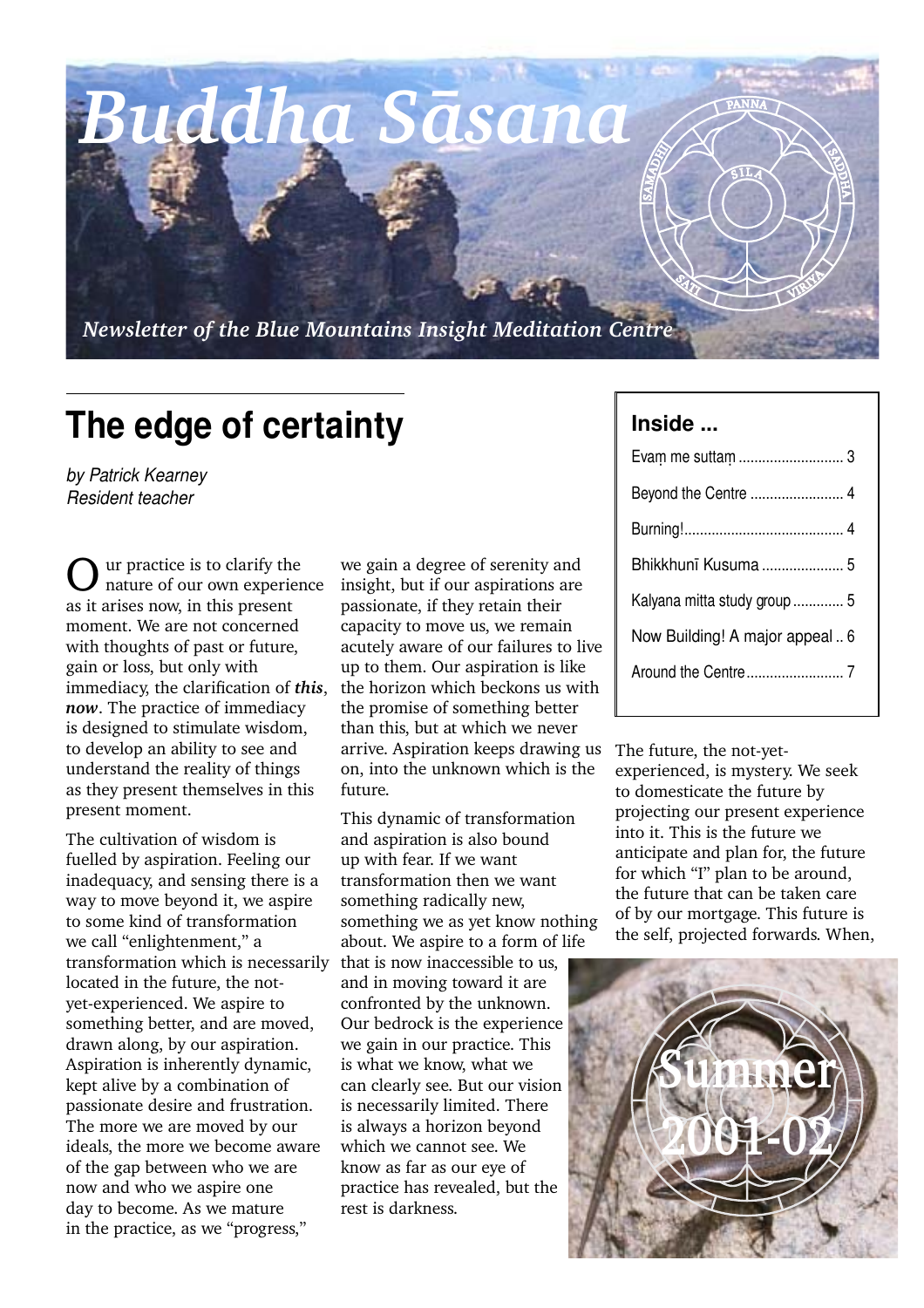for example, we are caught in an emotional trap we are familiar with where the old ends and the from long experience, we are easily new begins. And so we open convinced that it will always be like ourselves to the full depth of this. Caught in habitual patterns of reaction, we identify with them, precisely because they are habits. They solidify our sense of self, the one who endures throughout time, who will be here for the future. Sometimes we think of our self enduring without change - "I will always be like this." Sometimes we think of our self changing over time - "One day, things will be better." But always the future of the self remains something projected from the past, through the present, and into a realm whose broad outlines can be anticipated. It can be anticipated because it is a projection of my self through time. This "I" experienced in the present will be the same "I" in the future.

But in its essence, the future is unforeseeable, absolutely unknown. No plans can be made for it, and it always catches us by surprise, off balance. This aspect of the future is entirely beyond our control, a dark realm beyond the manageable. Here we are always blind, reduced to groping our way. This future carries a great risk, for we do not know what will happen or who will come knocking. And our practice of *vipassanà* meditation occurs on the cusp of present and future, the point where this present moment moves into the unknown future, the edge of certainty.

The edge of certainty is characterised by fear, as we hang on to the familiar, even the painful familiar, because we find a security within it. Living as we normally do in the illusion of certainty, we are locked into that which is safe and clearly defined. When we open to the practice, we ride the present into the unknown, into the perpetually new. And the *vipassanà* meditator goes along for the ride, for we are always

positioning ourselves at the point human possibility, riding waves of impermanence across an ocean of emptiness.

We push forward the boundaries of the known by investigation. At any given moment - at this moment - we ask, "What is this?" We ask because we are not sure. We think we know, but we don't yet, and seek to clarify the matter. Our clarity is directly opposed by forgetfulness, as we forget what we are doing and our attention slides off this present experience into distraction, which is always familiar and reassuring in its confirmation of our own reality and solidity. Returning to the immediacy of this experience, now, we learn to abandon our old, comfortable way of doing things in favour of a living relationship to the dynamic of the present moment, which is already changing into something else, something as yet unknown.

As we move across the border into the unknown, we are exposed to danger. We are opened into a new realm of experiences, some of them painful and threatening.



In the deep quiet of the mind, that which we normally seek to suppress, which we want to remain unknown, jumps up and ambushes us. The practice is dangerous. We may become unhinged by the waves of the unwelcome real which wash over us, and we feel acutely exposed as we abandon the security of the known for that which we don't know. But we are pushed forward by the passion of our aspiration, which will not let us rest in the security of the known.

To cross the boundary of the known requires that we live in radical uncertainty, and the journey from certainty to radical uncertainty is the journey from self to not-self. The path to not-self is through pain (*dukkha*), which is bound up with our desires for certainty and predicability and control. When these desires are frustrated, and we are forced to admit that their frustration is inevitable, then we can surrender into our terror and our passion, abandoning both. Then we enter into the realm of not-self - where we were always located, of course, but just not knowing, because of our fear of letting go of the secure and the familiar and the apparently controllable.

How can we be confident of our journey into the unknown? This is the area of faith (*saddhà*) and surrender. Our own personal experience is necessarily limited; always necessarily limited. If we are not willing to surrender to an understanding greater than our own, then we must fall back on our limited experience and imagination, denying ourselves the possibility of transformation into what we cannot now even imagine.

While the future is a mystery, it is a mystery already explored and mapped by the tradition, the accumulated experiences of generations, beginning with the Buddha himself. The Buddha provides us with a path, and "path" means that someone else

2 Buddha Sāsana Newsletter Summer 2001-02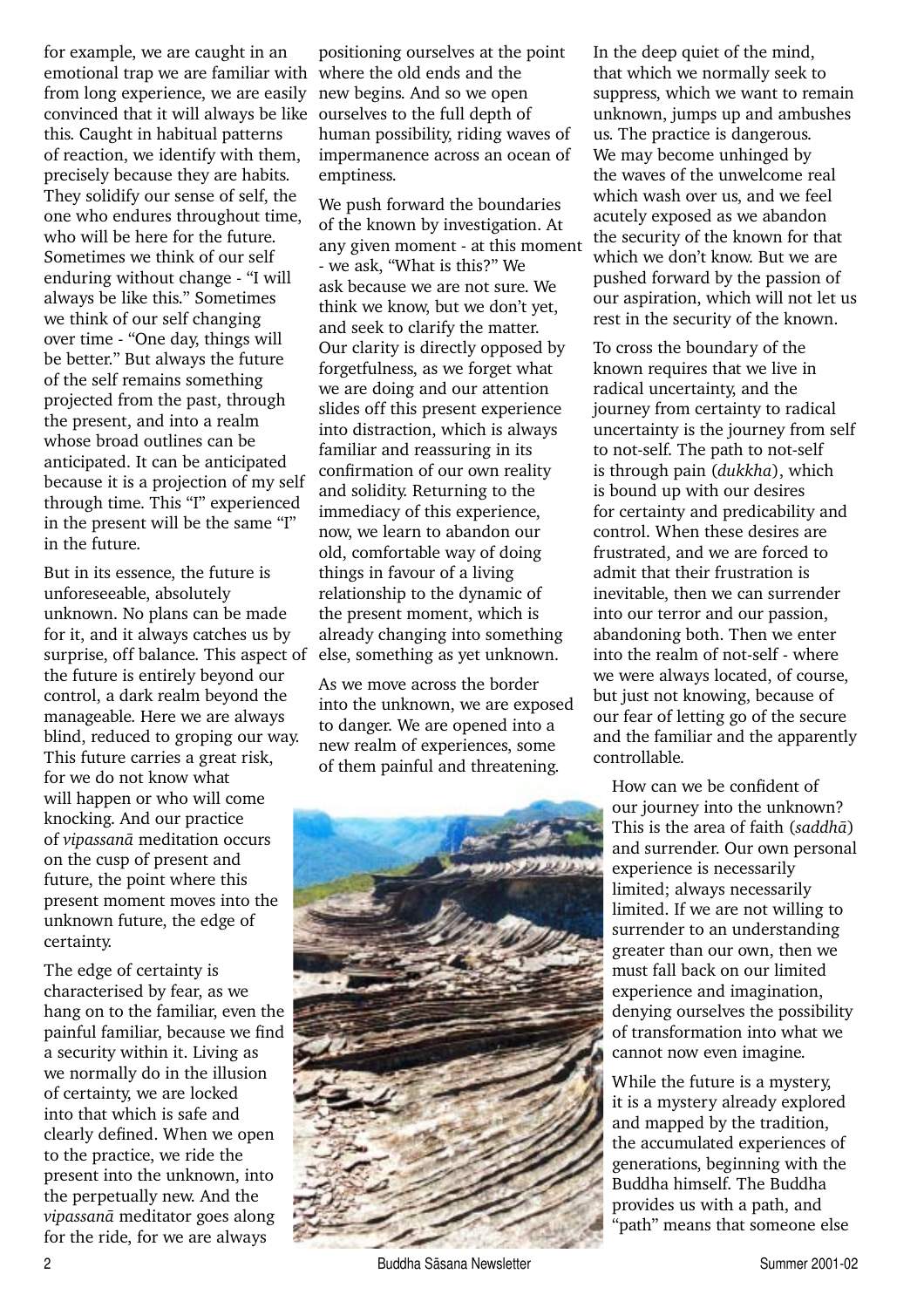

### **EVAM ME SUTTAM This is how I heard it**

#### **A six week course on the Buddha's teachings with Patrick Kearney**

The central teaching of all the buddhas is dependent arising<br>
(*paticcasamuppāda*). Dependent arising reveals every "thing" that we experience, including the one who does the experiencing, to be an event, an empty phenomenon that comes into existence because of something other than itself, and that goes out of existence because of something other than itself. Existence is radically contingent. The very reading of this sentence is contingent, arising and ceasing in dependence on conditions other than itself.

In this course we will read *suttas* which clarify or illustrate the workings of dependent arising. We will examine how the *suttas* themselves arise and cease dependently, how the readers of these *suttas* arise and cease dependently, and how our reading of them arises and ceases dependently.

The course will take place over six weeks. The first class will revise aspects of the last *evam me suttam* course, where we examined the oral structures of the *suttas*, and succeeding classes will apply this understanding to the doctrine of dependent arising, and apply the doctrine of dependent arising to this understanding.

**Times**: Tuesdays 2 April to 7 May, 7 - 9 p.m.

**Venue**: The Buddhist Library and Meditation Centre, 90 - 92 Church Street, Camperdown.

**Cost**: \$75, or \$50 concession.

**Information & bookings**: Call the Buddhist Library on 02 9519 6054; or fax 02 9519 3402; or email info@buddhistlibrary.com.au

has walked into the unknown that confronts us, so we know the destination is possible. The tradition points us toward the notyet-experienced. It introduces us to the very idea of "enlightenment," the very possibility of a path, and gives these notions their content. The tradition maps our present, inadequate condition - our *dukkha*  - and reveals the exemplar and guide who shows us the way the Buddha. It gives us our sense of direction, saying *this* way is good, but *that* way won't work. The Buddha presents us with a choice between the skilful and the unskilful, the wholesome and the unwholesome, his rhetoric making clear that it would be better to choose the skilful and the

wholesome. Try this, he says, and see what happens. The tradition provides us with the "this" we are to try, and the criteria of success and failure that show us how to assess what happens. So at some point we must surrender to the map being offered, for otherwise we will never attempt the journey to the destination being offered.

The path requires love and faith. To love, we must trust. We must leap beyond certainty, and accept radical risk. When I am *in*  love, I know it; but *to* love requires an act of faith, a commitment to an unknown and radically unknowable future, where I surrender control because the locus of control has passed beyond

myself to something broader, to myself-&-other in relationship. So the path begins with passion, returns to the understanding of *this*, and matures with love and faith. The practice embraces all these and more, for once freed of the limitations of who we think we are its boundaries are immeasurable.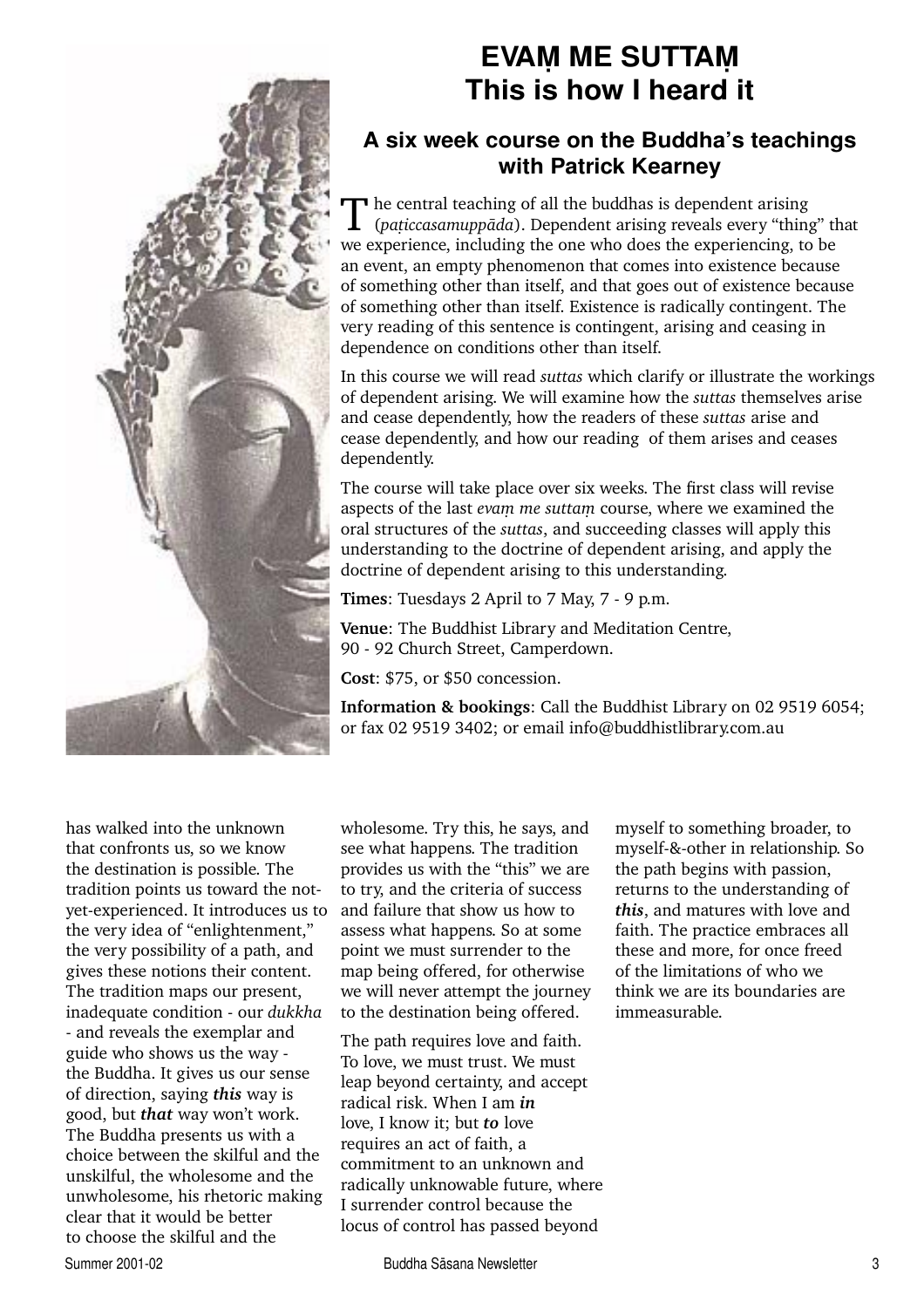# **Beyond the Centre**

### **Patrick's away-from-home teaching schedule**



#### **SERENE & CLEAR THE BUDDHA'S WAY OF MEDITATION**

This is a six week course at the Buddhist Library which will introduce the student to Buddhist meditation in both its serenity (*samatha*) and clarity (*vipassanà*) aspects. Serenity is the mind's deep rest in the midst of everyday life. Clarity is the mind's deep seeing into the nature of everyday life. We will explore standing, walking and sitting meditation, how to develop a firm and comfortable posture for meditation, and the fundamental theory that guides the practice. There will be ample opportunity for discussion about the practice and how it is applied in daily life.

**When**: Wednesdays 21 August to 25 September, 7 - 9 p.m.

**Where**: The Buddhist Library and Meditation Centre, 90 - 92 Church Street, Camperdown.

**Cost**: \$75, or \$50 concession.

**Information & bookings**: Call the Buddhist Library on 02 9519 6054; or fax 02 9519 3402; or email info@buddhistlibrary.com.au

### **MINDFULNESS WEEKENDS - LISMORE**

The Kuan Yin Meditation Centre in Lismore is hosting two non-residential weekend retreats, designed for beginning and experienced meditators. Each retreat will involve periods of sitting and walking meditation, a dharma talk in the middle of the day, and will end with a group discussion.

**When**: 18 - 19 May & 16 - 17 November

**Cost**: \$10 course fee and *dàna*.

**Information & bookings**: Contact Sonya Nourse at sonyanourse@hotmail.com

### **NORTH COAST RETREAT**

This is a residential insight meditation retreat conducted at Byron Bay.

**When**: 27 September - 5 October

**Cost**: To be advised.

**Information & bookings**: Contact Sonya Nourse at sonyanourse@hotmail.com

# **Burning!**

*From âdittapariyàya Sutta,* Samyutta Nikāya 35

*Everything is burning. And what is "everything" that is burning? The eye, forms, eye-consciousness, eye-contact, and whatever feeling - pleasant, painful or neither-painful-norpleasant - arises with eye-contact is burning. Burning with the fi re of passion, of hatred, of delusion; burning with birth, ageing, and death; with sorrow, lamentation, pain, grief and despair.*



*The ear is burning, the nose, the tongue, the body, the mind is*  burning. Burning with the fire of passion, of hatred, of delusion; *burning with birth, ageing, and death; with sorrow, lamentation, pain, grief and despair.*

*Seeing in this way, the well trained noble student is disenchanted with the eye, with forms, with eye-consciousness, with eyecontact, and with whatever feeling - pleasant, painful or neither-painful-nor-pleasant - arises with eye-contact. Being disenchanted his passion fades, and through the fading of passion he is liberated. He is disenchanted with the ear, with the nose, with the tongue, with the body, with the mind. Being disenchanted his passion fades, and through the fading of passion he is liberated.*

âdittapariyàya Sutta is the Buddha's third discourse, delivered to the three Kassapa brothers and their thousand students. They were *jatila* (matted hair) ascetics who worshipped *agni*, the sacred fire. The Buddha taught them that all experience is burning, burning with obsession, restlessness, discontent and confusion. These fires of the heart and mind, like those that have ravaged the Blue Mountains and beyond, have the capacity to cause "sorrow, lamentation, pain, grief and despair" among those caught in their path.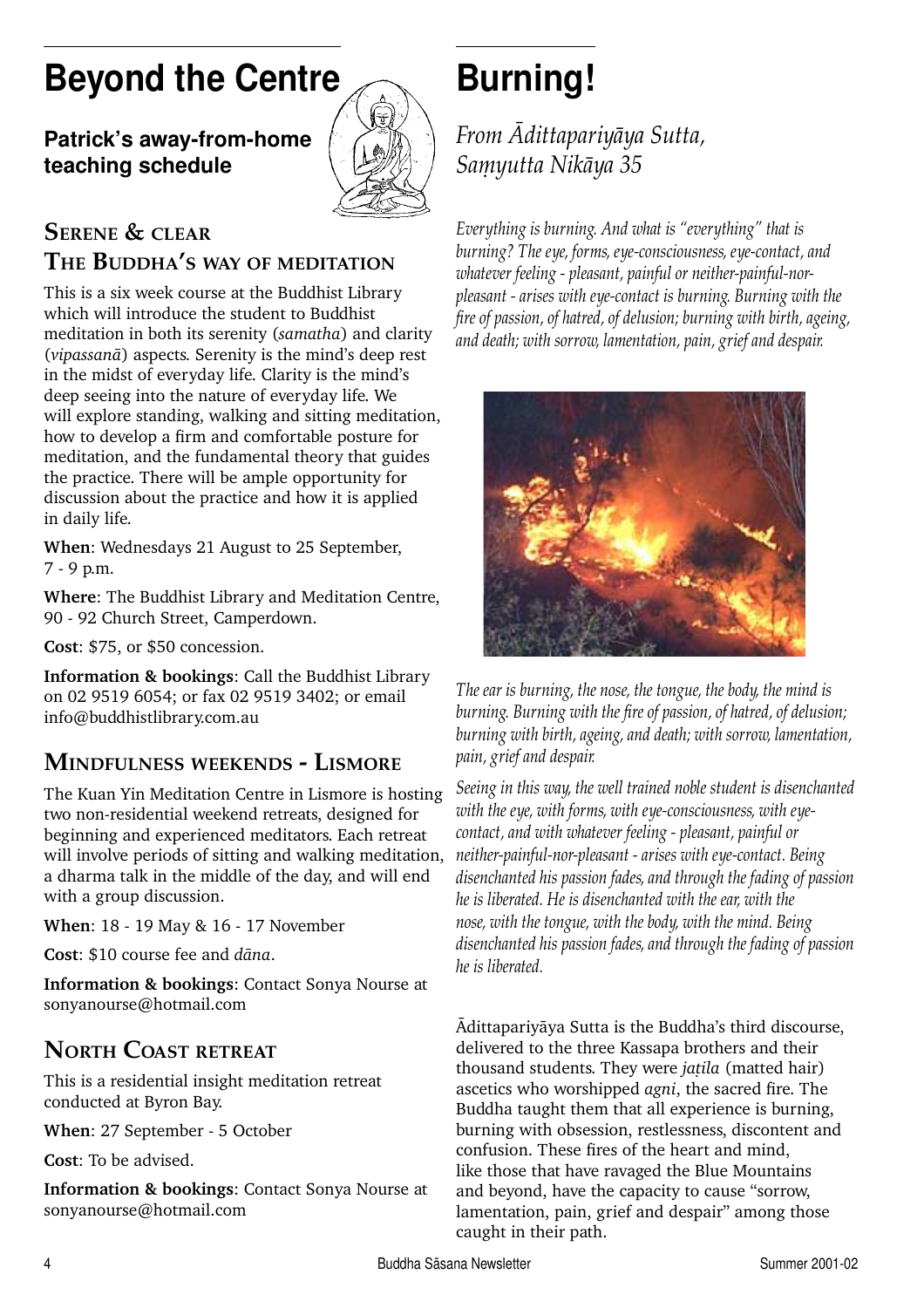

*Bhikkhunã Kusuma with a yogi on her recent visit to BMIMC*

## Bhikkhunã Kusuma

**B** hikkhunī's brief visit to the Centre in October this year was very well received. She inspired and entertained many with her knowledge of the dharma. In addition to leading a one day workshop and engaging in many dharma discussions, she found time to share a delicious Sri Lankan meal with staff, Committee members and locals. We hope that Bhikkhunã will be able to visit the Centre again for a longer period, in winter 2003.

Bhikkhunã is currently organising the finishing stages of construction of her new Buddhist education and meditation centre in Gonapola, Sri Lanka, which should be completed soon. When it is, she would be delighted to have meditators from Australia visit her there. For more information, please contact Jill at the Centre

## **KALYANAMITTA STUDY GROUP**

#### *Ananda to the Buddha: Spiritual friendship is half the holy life Buddha to Ananda: No, Ananda, no, it is the whole of the holy life*

W hat are some of the challenges we encounter in trying to live a spiritually-informed life, and how can we support each other in this process?

The course aims to provide a forum for informal discussion of how we integrate the practice into our daily lives. Each session will be structured around a theme, with time to explore individual approaches to practice within a supportive group setting. It will be facilitated by Jill, but otherwise is intended to be a group-led open discussion of relevant practice issues. It is more suitable for people who already have a regular meditation practice.

At the time of writing we are in the middle of a very successful pilot course which has been running over December / January with ten participants. It is intended that these groups will continue throughout the year to provide ongoing support for people interested in broadening their practice through developing spiritual friendship.

**Dates**: Thursdays 28 February to 11 April (excluding Easter 28 March) **Time**: 7 - 8:30 p.m.

**Venue**: Blue Mountains Insight Meditation Centre

warm presence and deep experiential **Cost**: \$30 for six sessions (to cover costs of tea and coffee, photocopying etc)

> **Information & bookings**: Call the Centre on 4788 1024 or email bmimc@mountains.net.au



*Old and new staff - l to r: Ian Bett, assistant manager, Mary-Ann Sharrock, assistant manager (back to camera), David Smith former manager, with yogis (photo courtesy of U Hla Maung)*

## *Staff wanted*

our current assistants, Ian and Mary-Ann, are planning to travel overseas in May 2002, so we will soon be looking for one new assistant to help us manage the Centre over winter and beyond. We are looking for an experienced meditator who is committed to *dhamma* service, and has some combination of the following skills: small office administration (including familiarity with computers); cooking and house-keeping; building and grounds maintenance. They should be able to relate to people from diverse backgrounds and be comfortable living in a small meditation community of 3-4 people. Staff receive a small stipend in addition to full board and accommodation, and a car allowance if they are able to provide their own vehicle.

For more information contact Jill Shepherd on (02) 4788 1024 or email bmimc@mountains.net.au, or for further information about the Centre visit our website, www.buddhanet.net/bmimc.htm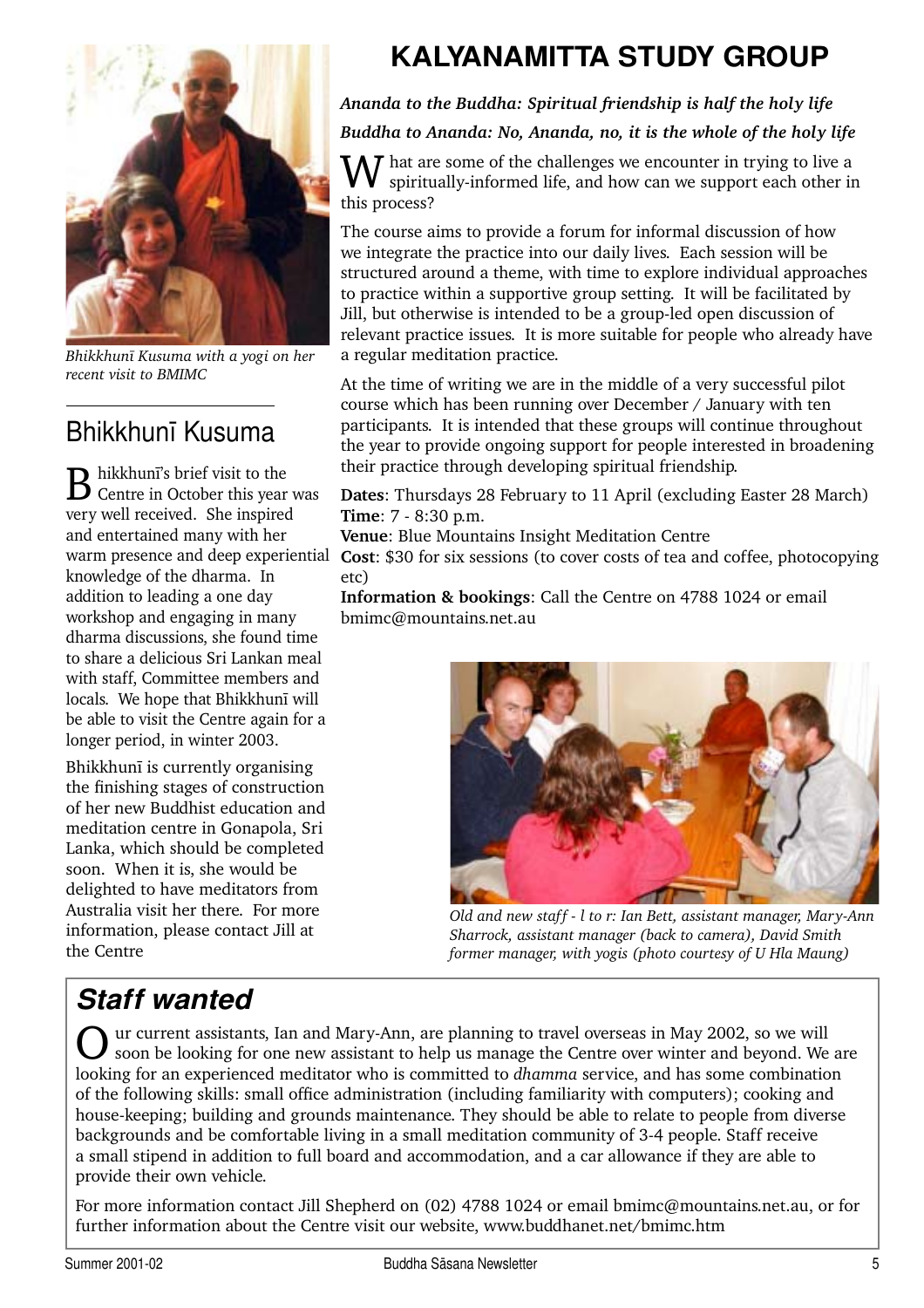# **Now Building! A major appeal**

*The Management Committee*

ur previous newsletters have outlined plans to build new student accommodation and facilities. This is possible because of the 'founding generosity' of earlier years which secured the adjoining land for this future building program. Right now, thanks largely to the generosity of a single anonymous sponsor, we have enough money to build one *ninebedroom accommodation block*. Since our last newsletter giving details of the development plans, we have had a very good response to our request for donations to the Building Fund. Thank you to all those who gave in this way.

Such has been the generosity of supporters that we are considering whether it might be possible to build the second of the two accommodation blocks in this first round of construction. If we can continue to raise funds over the



next two months, it may be possible to build the *seven-bedroom block* at the same time. It would be cheaper to build both buildings at once, and we would then be able to have one block for women and one for men. Also, there is a high level of commitment by local suppporters with building skills to donate much of the finishing work beyond 'lock-up' stage, which encourages us to undertake a major building effort now.

**We are now going all out to try to raise the money for the second block before March 2002. The target is \$70,000. We are asking for major sponsorship, offering people the opportunity to 'buy' a single**  room for \$10, 000. The donation - by an individual or group - would be identified by a small plaque **indicating the donor or whoever the donor might want to commemorate in this way.**

For the many among us whose budgets will not stretch to giving a whole room, it is possible to donate smaller parts of the building. Many fixtures and fittings are required besides basic building materials. If you can afford an item from the list below we will put your donation towards its purchase. We have included some examples of items required, with approximate costs, to give you an indication of what we need. Of course this is not a complete list, so if there is an item which you would particularly like to donate towards, please add it to the list below. Thank you for your consideration.

| <b>Now Building! Appeal</b>                                                                                                                                                                                                                                                                             | Cost of item to be donated |          | Authorisation to debit my credit |
|---------------------------------------------------------------------------------------------------------------------------------------------------------------------------------------------------------------------------------------------------------------------------------------------------------|----------------------------|----------|----------------------------------|
|                                                                                                                                                                                                                                                                                                         | Single room*               | \$10,000 | card:                            |
| All donations to the Building<br>Fund are tax deductible. A special<br>receipt will be sent to you.<br>Please make cheques/money<br>orders payable to BMIMC Building<br>Fund and mail them to the Centre<br>with this form. For credit card<br>payments, please mail or fax this<br>form to the Centre. | Wiring                     | \$5,000  | Bankcard<br>Visa                 |
|                                                                                                                                                                                                                                                                                                         | Plumbing                   | \$5,000  | Mastercard                       |
|                                                                                                                                                                                                                                                                                                         | Shower unit                | \$1,500  | Card No:                         |
|                                                                                                                                                                                                                                                                                                         | Radiator                   | \$500    |                                  |
|                                                                                                                                                                                                                                                                                                         | External door              | \$400    | Cardholder Name:                 |
|                                                                                                                                                                                                                                                                                                         | Toilet                     | \$300    |                                  |
|                                                                                                                                                                                                                                                                                                         | Washbasin                  | \$200    | Expiry date:                     |
| *If you would like to sponsor<br>the construction of a single room<br>in commemoration of a teacher,<br>friend or relative, please contact<br>the Centre to discuss the wording<br>of the plaque.                                                                                                       | Door handle set            | \$150    | Signature                        |
|                                                                                                                                                                                                                                                                                                         | Tap                        | \$100    | Amount \$                        |
|                                                                                                                                                                                                                                                                                                         | Powerpoint                 | \$50     | Donor address:                   |
|                                                                                                                                                                                                                                                                                                         | Plasterboard sheet         | \$50     |                                  |
|                                                                                                                                                                                                                                                                                                         | Light fitting              | \$10     |                                  |
|                                                                                                                                                                                                                                                                                                         | Coat hook                  | \$5      |                                  |
|                                                                                                                                                                                                                                                                                                         | Other                      | \$?      | Phone number:                    |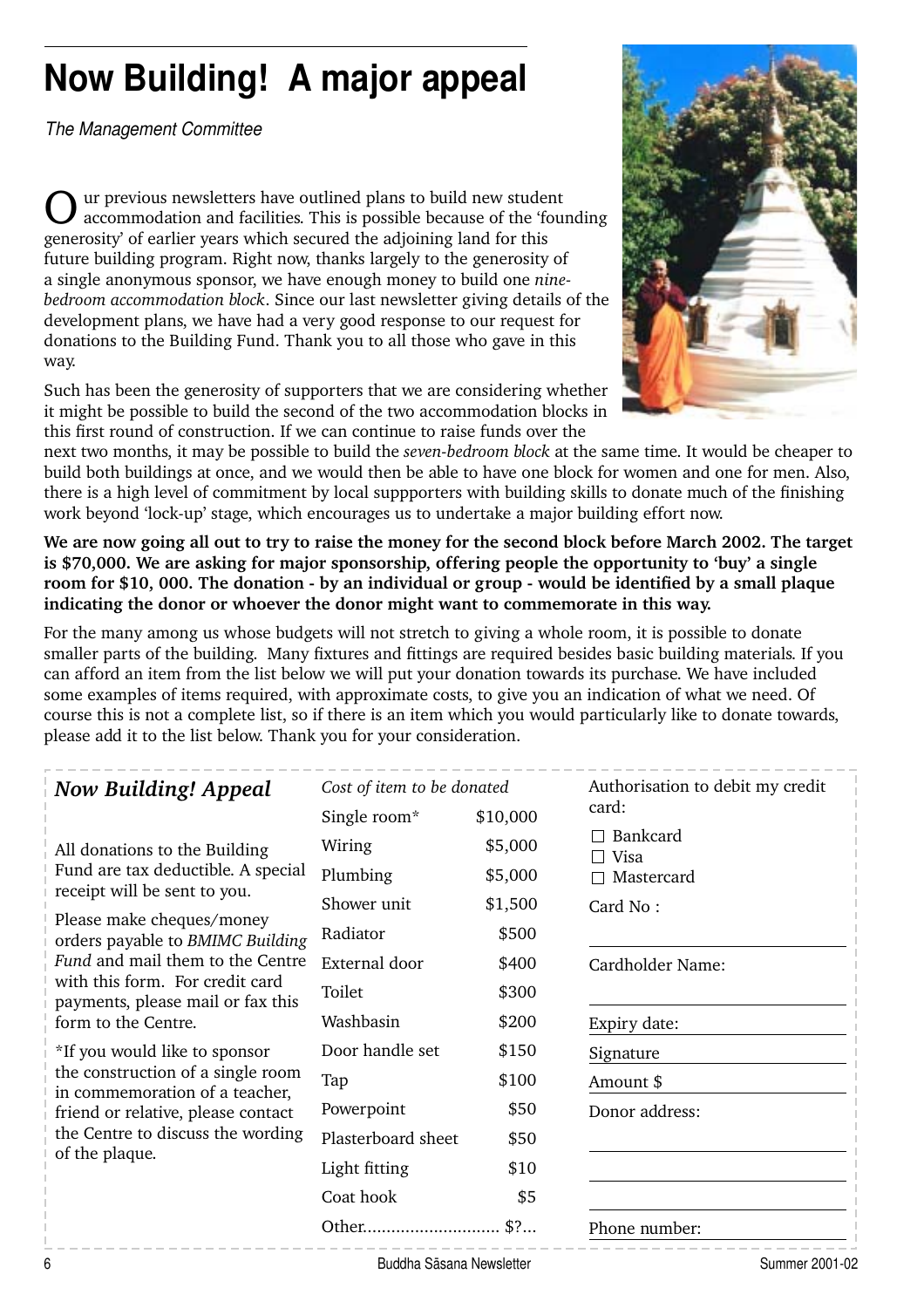# **Around the Centre**

*by Jill Shepherd Manager*

**H** appy New Year! Thanks to all the people who called or e-mailed to find out how we were faring during the recent bushfires. We have been very fortunate to have been barely affected by them, apart from a small powercut one morning. Elsewhere in the Mountains and NSW people were not so lucky of course and we wish them a quick return to normal life.



*White dot helicopter in smoke cloud, Bullaburra (photo courtesy of John McIntyre)*

**D** uring the recent heat and drought it seemed quite incongruous to be working on getting the new central-heating system installed in the meditation hall. But that is what has been happening - ground has been broken on our new building project! Just before Christmas, we had a major services trench installed down the middle of the site which brings mains gas down to the meditation hall for the new heating system. The same trench also contains water and electrical conduits for the new development, and represents a significant milestone in terms of

getting the infrastructure for the new buildings under way.

As a result of this work, the<br>meditation hall now has an electronically-programmable, gas-fired radiant heating system. Unfortunately it was installed just in time for bush-fire season, so we haven't yet had a chance to test it properly. It should make a big difference though, both to comfort in the hall and to our electricity bills as we head into the cooler weather.

T urrently the January retreat is in progress with a full house, and people are requesting to stay on longer rather than leaving earlier. Besides January, all of our summer retreats have been very well-attended and also very well supported by cooks and kitchen assistants. A big thank you to all who have helped out in this way. Sayàdaw U Lakkhana's retreat in particular was generously sponsored by members of the Burmese community and other individuals. In recognition of this support we are able to reduce the cost of Sayàdaw's next retreat, in November, to two thirds of its usual cost. As we have been receiving more support from donations and other kinds of assistance over the last year, we are experimenting with offering more *dàna* events in future. We

are running a *dàna* only nine day retreat with Savādaw U Paññāsāmi in March, and in July, instead of closing the Centre for winter, we are planning to run a self-retreat for experienced meditators during all or part of July. Patrick will be available to give interviews for those who would like them, but otherwise there will be no formal structure to the retreat. It is intended that the day-to-day running of the Centre will be shared by the retreatants, so that the management staff may also have the opportunity to sit at this time.

 $\sum$  ther experiments that we have been developing include the new Kalyanamitta study group, for experienced meditators who are interested in developing spiritual friendship as a means to support their practice. Just before Christmas we began a pilot group with ten people, and this has developed into an entertaining and informative discussion group. The feedback so far is that this could develop into an ongoing series of sessions throughout the year, so if you're interested in joining the next series, please contact us for more information.

If there are any other kinds of<br>retreats or study groups which retreats or study groups which you'd be interested in attending at the Centre, please let us know and we'll see whether it would

> be feasible to run them at some stage in the future.



Sayadaw U Lakkhaṇa receiving dana during his recent *retreat (photo courtesy of U Hla Maung)*